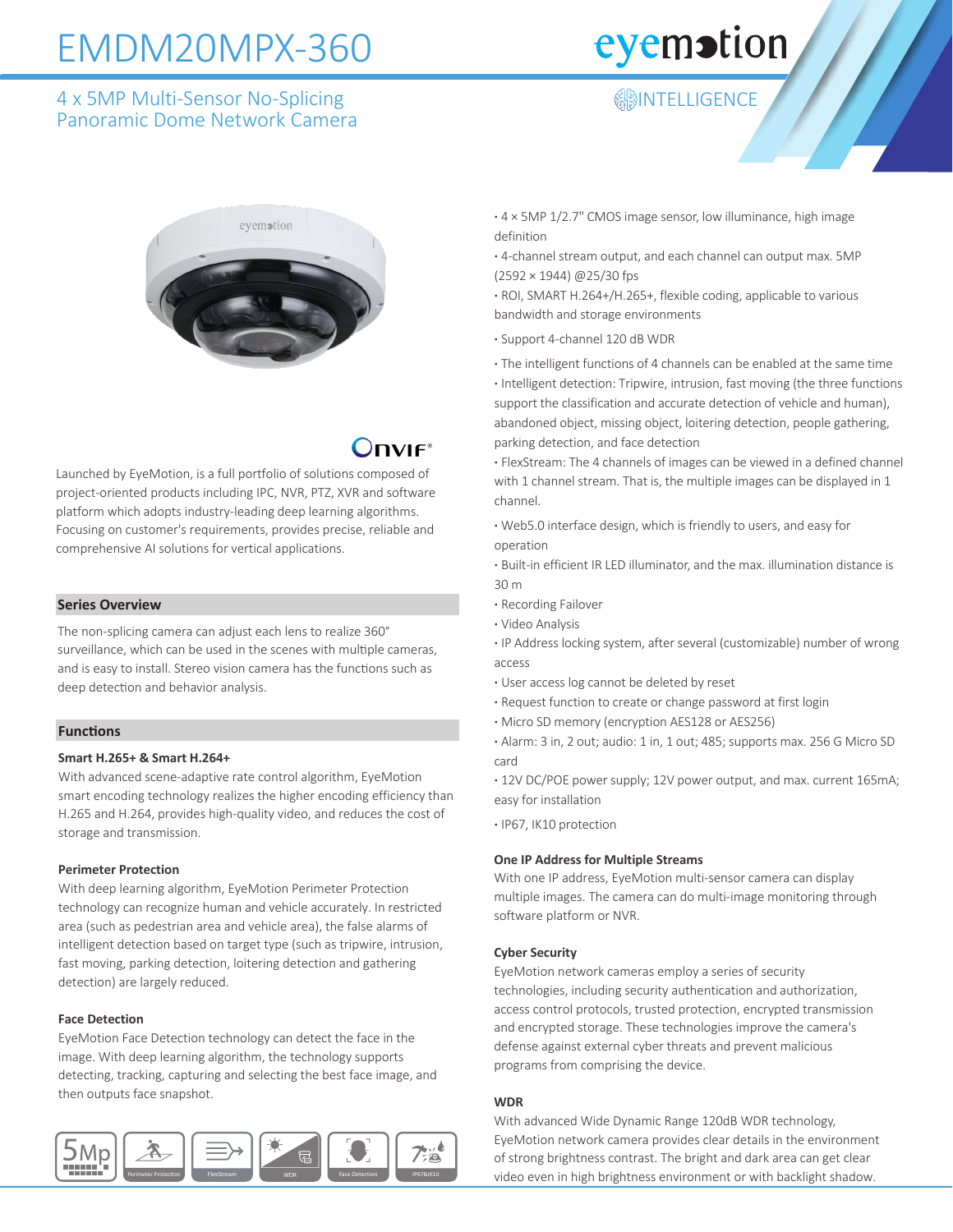## eyemotion

#### **Protection (IP67, IK10, wide voltage)**

IP67: The camera passes a series of strict test on dust and soak. It has dust-proof function, and the enclosure can works normal after soaking in 1 m deep water for 30 minutes.

IK10: The enclosure can stand the punch more than 5 times from a 5 kg hammer falling from a height of 40 cm (Impact energy is 20J). Wide voltage: The camera allows ±30% (for some power supplies) input voltage tolerance (wide voltage range), and it is widely applied to outdoor environment with instable voltage.

#### **Technical Specification**

#### Camera

| Image Sensor                    |      | 1/2.7"5Megapixel progressive CMOS                                                   |                                |                     |                   |
|---------------------------------|------|-------------------------------------------------------------------------------------|--------------------------------|---------------------|-------------------|
| Max. Resolution                 |      | 2592 (H) × 1944 (V)                                                                 |                                |                     |                   |
| <b>ROM</b>                      |      | 32 GB                                                                               |                                |                     |                   |
| <b>RAM</b>                      |      | 4 GB                                                                                |                                |                     |                   |
| <b>Scanning System</b>          |      | Progressive                                                                         |                                |                     |                   |
| <b>Electronic Shutter Speed</b> |      | Auto/Manual 1/3 s-1/100,000 s                                                       |                                |                     |                   |
| Min. Illumination               |      | 0.005 Lux@F1.7(Color,30IRE)<br>0.0005 Lux@F1.7(B/W,30IRE)<br>0 lux (Illuminator on) |                                |                     |                   |
| S/N Ratio                       |      | > 56 dB                                                                             |                                |                     |                   |
| <b>Illumination Distance</b>    |      | 30 m (98.4 ft) (IR LED)                                                             |                                |                     |                   |
| Illuminator On/Off Control      |      | Auto/Manual                                                                         |                                |                     |                   |
| <b>Illuminator Number</b>       |      | 8 (IR LED)                                                                          |                                |                     |                   |
| Pan/Tilt/Rotation Range         |      | Pan: 0°-360°<br>Tilt: $0^\circ - 80^\circ$<br>Rotation: 0°-355°                     |                                |                     |                   |
| Lens                            |      |                                                                                     |                                |                     |                   |
| Lens Type                       |      | Motorized vari-focal                                                                |                                |                     |                   |
| Mount Type                      |      | $\phi$ 14                                                                           |                                |                     |                   |
| Focal Length                    |      | $2.8$ mm $-12$ mm                                                                   |                                |                     |                   |
| Max. Aperture                   |      | F1.7                                                                                |                                |                     |                   |
| Field of View                   |      | Horizontal: 100°-36°<br>Vertical: 74°-27°<br>Diagonal: 133°-45°                     |                                |                     |                   |
| Iris Type                       |      | Fixed                                                                               |                                |                     |                   |
| <b>Close Focus Distance</b>     |      | $0.8$ m $(2.6$ ft)                                                                  |                                |                     |                   |
| <b>DORI</b><br>Distance         | Lens | Detect                                                                              | Observe                        | Recognize           | Identify          |
|                                 | W    | 66 m<br>(216.5 ft)                                                                  | 26.4 m<br>(86.6 ft)            | 13.2 m<br>(43.3 ft) | 6.6 m<br>(21.7ft) |
|                                 | Τ    | 140.4 m<br>(460.6 ft)                                                               | 56.1 m<br>$(184.1 \text{ ft})$ | 28 m<br>(91.9 ft)   | 14 m<br>(45.9 ft) |
| <b>Smart Event</b>              |      |                                                                                     |                                |                     |                   |

IVS Abandoned object; missing object

| Professional, intelligent  |                                                                                                                                                                                                                                                                                                                                                                                                                                                                                                        |
|----------------------------|--------------------------------------------------------------------------------------------------------------------------------------------------------------------------------------------------------------------------------------------------------------------------------------------------------------------------------------------------------------------------------------------------------------------------------------------------------------------------------------------------------|
| IVS (Perimeter Protection) | Tripwire; intrusion; fast moving (the three functions<br>support the classification and accurate detection<br>of vehicle and human); loitering detection; people<br>gathering; parking detection                                                                                                                                                                                                                                                                                                       |
| <b>Face Detection</b>      | Face detection; track; optimization; snapshot; report high<br>quality picture; face enhancement; face exposure; face<br>attribute extract, 6 attributes and 8 expressions: Gender,<br>age, glasses, expressions (anger, calm, happiness,<br>sadness, disgust, surprise, confusion and fear), mask,<br>beard; face matting setting: face, single inch photo; three<br>snapshot methods: real-time snapshot, optimization<br>snapshot, quality priority; face angle filter; optimization<br>time setting |
| Intelligent Search         | Work together with Smart NVR to perform refine<br>intelligent search, event extraction and merging to event<br>videos.                                                                                                                                                                                                                                                                                                                                                                                 |
| Video                      |                                                                                                                                                                                                                                                                                                                                                                                                                                                                                                        |
| Video Compression          | H.265; H.264; H.264H; H.264B; MJPEG (only supported<br>by the sub stream)                                                                                                                                                                                                                                                                                                                                                                                                                              |
| Smart Codec                | Smart H.265+/Smart H.264+                                                                                                                                                                                                                                                                                                                                                                                                                                                                              |
| Video Frame Rate           | Single Stream:<br>Main stream: 5MP (1-25/30 fps)<br>Sub stream: D1 (1-25/30 fps)<br>Third stream: 2MP (1-25/30 fps)<br>FlexStream:<br>Main stream: 2MP (1-25/30 fps)<br>Sub stream: D1 (1-25/30 fps)<br>Third stream: 8MP (1-25/30 fps)                                                                                                                                                                                                                                                                |
| <b>Stream Capability</b>   | 3 streams                                                                                                                                                                                                                                                                                                                                                                                                                                                                                              |
| Resolution                 | Single Stream: 5M(2592×1944); 4M(2688×1520);<br>3M(2048×1536);2M(1920×1080);720P(1280×720);<br>D1(704x 576/704x480);CIF(352x288/352x240)<br>FlexStream:8M(3296×2472);5M(2592×1944);<br>2M(1600×1200);1.3M(1280×960);<br>D1(704×576/704×480);CIF(352×288/352×240)                                                                                                                                                                                                                                       |
| <b>Bit Rate Control</b>    | CBR/VBR                                                                                                                                                                                                                                                                                                                                                                                                                                                                                                |
| Video Bit Rate             | H.264: 3 kbps-19456 kbps<br>H.265: 3 kbps-19456 kbps                                                                                                                                                                                                                                                                                                                                                                                                                                                   |
| Day/Night                  | Auto (ICR)/Color/B/W                                                                                                                                                                                                                                                                                                                                                                                                                                                                                   |
| BLC                        | Yes                                                                                                                                                                                                                                                                                                                                                                                                                                                                                                    |
| HLC                        | Yes                                                                                                                                                                                                                                                                                                                                                                                                                                                                                                    |
| <b>WDR</b>                 | $4 \times 120$ dB                                                                                                                                                                                                                                                                                                                                                                                                                                                                                      |
| <b>White Balance</b>       | Auto/natural/street lamp/outdoor/manual/regional<br>custom                                                                                                                                                                                                                                                                                                                                                                                                                                             |
| Gain Control               | Auto/Manual                                                                                                                                                                                                                                                                                                                                                                                                                                                                                            |
| Noise Reduction            | 3D NR                                                                                                                                                                                                                                                                                                                                                                                                                                                                                                  |
| <b>Motion Detection</b>    | OFF/ON (4 areas, rectangular)                                                                                                                                                                                                                                                                                                                                                                                                                                                                          |
| Region of Interest (RoI)   | Yes (4 areas)                                                                                                                                                                                                                                                                                                                                                                                                                                                                                          |
| <b>Smart Illumination</b>  | Yes                                                                                                                                                                                                                                                                                                                                                                                                                                                                                                    |
| Image Rotation             | 0°/90°/180°/270° (Support 90°/270° with 1080p<br>resolution and lower)                                                                                                                                                                                                                                                                                                                                                                                                                                 |
| Mirror                     | Yes                                                                                                                                                                                                                                                                                                                                                                                                                                                                                                    |
| <b>Privacy Masking</b>     | 4 areas                                                                                                                                                                                                                                                                                                                                                                                                                                                                                                |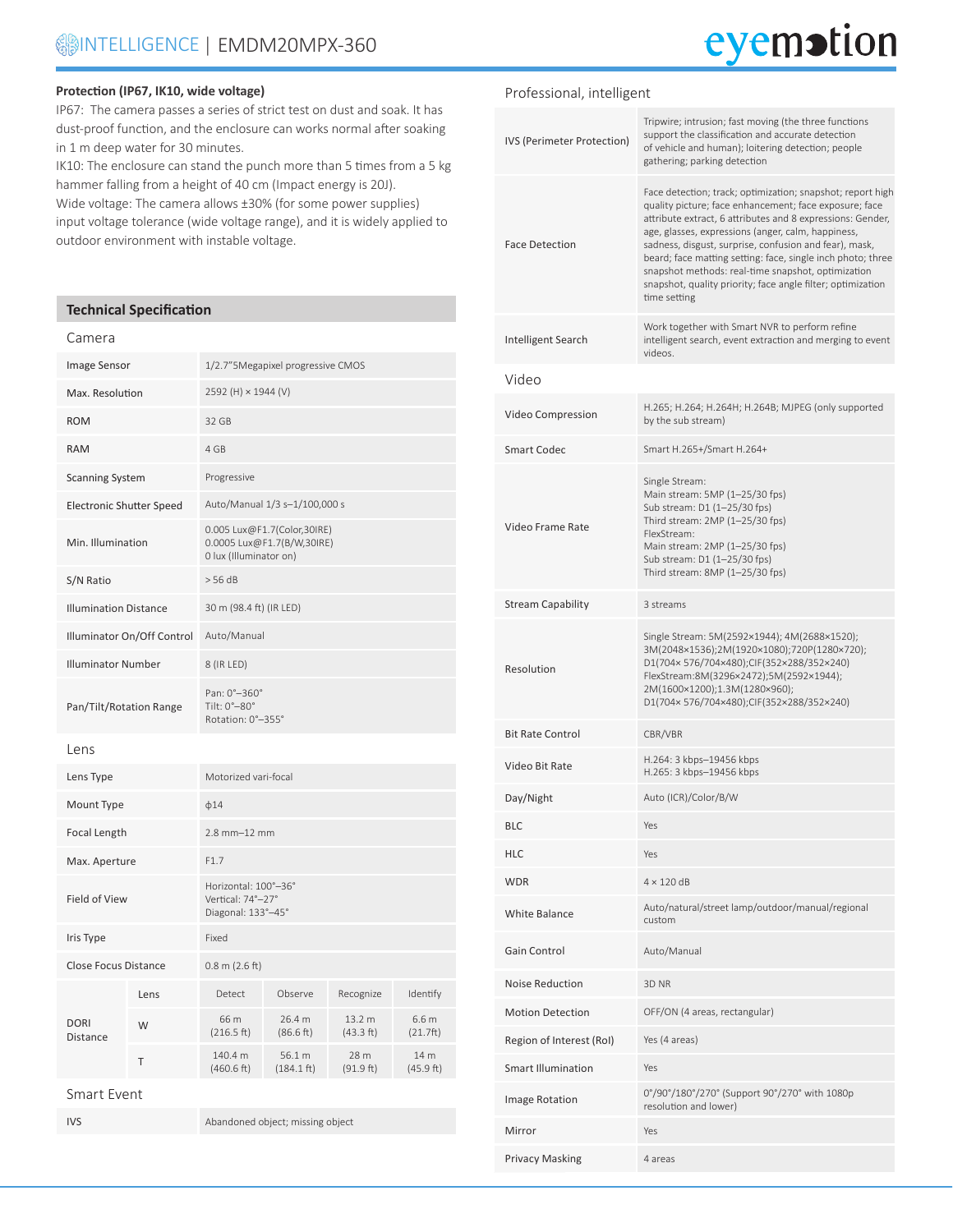## **INTELLIGENCE | EMDM20MPX-360**

# eyemotion

| Audio                       |                                                                                                                                                                                                                                                                                                                                                                                                                               |  |  |
|-----------------------------|-------------------------------------------------------------------------------------------------------------------------------------------------------------------------------------------------------------------------------------------------------------------------------------------------------------------------------------------------------------------------------------------------------------------------------|--|--|
| <b>Audio Compression</b>    | G.711a; G.711Mu; PCM; G.726; G.723                                                                                                                                                                                                                                                                                                                                                                                            |  |  |
| Alarm                       |                                                                                                                                                                                                                                                                                                                                                                                                                               |  |  |
| Alarm Event                 | No SD card; SD card full; SD card error; network<br>disconnection; IP conflict; illegal access; motion<br>detection; video tampering; intrusion; tripwire; fast<br>moving; abandoned object; missing object; loitering<br>detection; people gathering; parking detection; scene<br>changing; audio detection; voltage detection; defocus<br>detection; external alarm; face detection; safety<br>exception; voltage detection |  |  |
| Network                     |                                                                                                                                                                                                                                                                                                                                                                                                                               |  |  |
| Network                     | RJ-45 (10/100/1000 Base-T)                                                                                                                                                                                                                                                                                                                                                                                                    |  |  |
| <b>SDK and API</b>          | Yes                                                                                                                                                                                                                                                                                                                                                                                                                           |  |  |
| <b>Cyber Security</b>       | Video encryption; firmware encryption; configuration<br>encryption; Digest; WSSE; account lockout; security logs;<br>IP/MAC filtering; generation and importing of X.509<br>certification; syslog; HTTPS; 802.1x; trusted boot; trusted<br>execution; trusted upgrade                                                                                                                                                         |  |  |
| Protocol                    | IPv4; IPv6; HTTP; TCP; UDP; ARP; RTP; RTSP; RTCP;<br>RTMP; SMTP; FTP; SFTP; DHCP; DNS; DDNS; QoS; UPnP;<br>NTP; Multicast; ICMP; IGMP; NFS; SAMBA; PPPoE; SNMP                                                                                                                                                                                                                                                                |  |  |
| <b>ONVIF</b>                | Version 21.06 rev. 6999, Profile S, Profile T, Profile G                                                                                                                                                                                                                                                                                                                                                                      |  |  |
| Storage                     | FTP; SFTP; Micro SD card (support max. 256 G); NAS                                                                                                                                                                                                                                                                                                                                                                            |  |  |
| <b>Browser</b>              | IE: IE9 and later<br>Chrome: 41.0 and later<br>No-plug version: Safari and edge                                                                                                                                                                                                                                                                                                                                               |  |  |
| Management Software         | Smart PSS; DSS                                                                                                                                                                                                                                                                                                                                                                                                                |  |  |
| Mobile Phone                | IOS; Android                                                                                                                                                                                                                                                                                                                                                                                                                  |  |  |
| Certification               |                                                                                                                                                                                                                                                                                                                                                                                                                               |  |  |
| Certification               | CE-LVD: EN62368-1<br>CE-EMC: Electromagnetic Compatibility Directive<br>2014/30/EU<br>FCC: 47 CFR FCC Part 15, Subpart B<br>UL/CUL: UL60950-1 CAN/CSA C22.2 No.60950-1-07                                                                                                                                                                                                                                                     |  |  |
| Port                        |                                                                                                                                                                                                                                                                                                                                                                                                                               |  |  |
| <b>RS-485</b>               | 1 (baud rate range: 1200 bps-115200 bps)                                                                                                                                                                                                                                                                                                                                                                                      |  |  |
| Audio Input                 | 1 channel (RCA port)                                                                                                                                                                                                                                                                                                                                                                                                          |  |  |
| Audio Output                | 1 channel (RCA port)                                                                                                                                                                                                                                                                                                                                                                                                          |  |  |
| Alarm Input                 | 3 channel in: 5mA 3V-5V DC                                                                                                                                                                                                                                                                                                                                                                                                    |  |  |
| Alarm Output                | 2 channel out: 300mA 12V DC                                                                                                                                                                                                                                                                                                                                                                                                   |  |  |
| Power                       |                                                                                                                                                                                                                                                                                                                                                                                                                               |  |  |
| Power Supply                | 12V DC/POE(802.3at)                                                                                                                                                                                                                                                                                                                                                                                                           |  |  |
| Power Consumption           | Basic power consumption: 8.1W (12V DC); 9W (PoE)<br>Max. power consumption (ICR + IR intensity): 21.5W (12V<br>DC); 22.2W (POE+)                                                                                                                                                                                                                                                                                              |  |  |
| Environment                 |                                                                                                                                                                                                                                                                                                                                                                                                                               |  |  |
| <b>Operating Conditions</b> | -30°C to +60°C (-22°F to +140°F)/Less than 95% RH                                                                                                                                                                                                                                                                                                                                                                             |  |  |
| <b>Storage Conditions</b>   | -30°C to +60°C (-22°F to +140°F)                                                                                                                                                                                                                                                                                                                                                                                              |  |  |
| <b>Protection Grade</b>     | IP67; IK10                                                                                                                                                                                                                                                                                                                                                                                                                    |  |  |

#### Structure

| Casing            | Metal + Plastic                                  |
|-------------------|--------------------------------------------------|
| <b>Dimensions</b> | 286.1 mm $\times$ 111.3 mm (11.3" $\times$ 4.4") |
| Net Weight        | 2.75 kg (8.9 lb)                                 |
| Gross Weight      | 4.5 kg (11.0 lb)                                 |